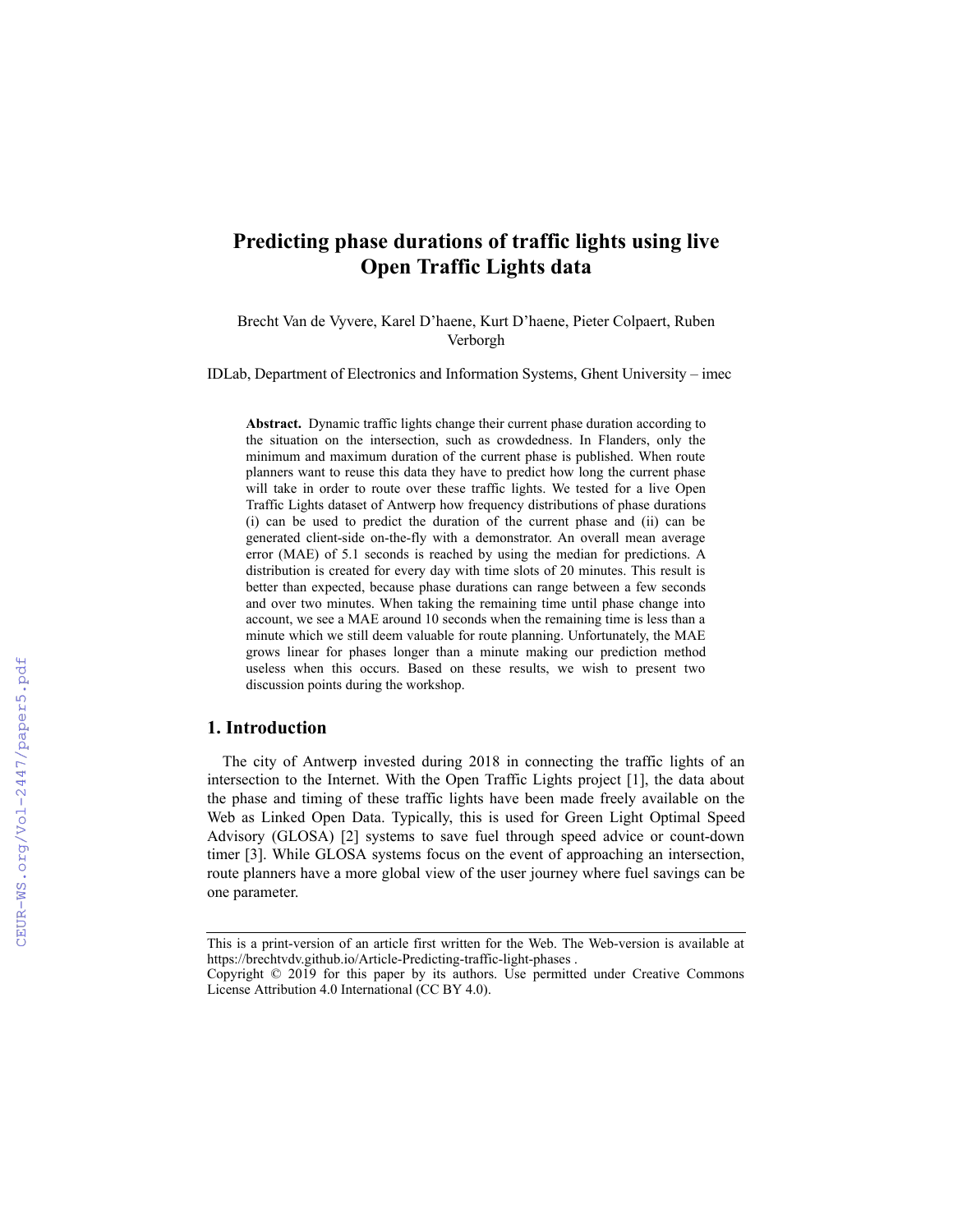Implementing live changing data like these in traditional origin-destination route planning APIs would require much more complex tasks such as permanent tracking of the user.

Recently, work has been done on serverless route planning over public transport timetables [4] and road [networks](http://pieter.pm/demo-paper-routable-tiles/) [5] [performing](https://pietercolpaert.be/papers/icwe2017-lc/paper.pdf) the route planning algorithm on the client-side. This appproach makes the client free to choose how it runs its route planning queries while data owners are only reponsible for publishing its data in an interoperable way. Such a client (cfr. [Planner.js\)](https://planner.js.org/) can be extended to not only query over road networks, but also take traffic lights data into account. In the Netherlands and Belgium, dynamic traffic lights are installed which change their current phase duration according to detectors (pedestrian counters, cameras etc.). This introduces new challenges [6], such as forecasting how long the current phase will likely take. In the Netherlands, opposed to the standard SPAT, it is [mandatory](https://smartmobilitycommunity.eu/sites/default/files/images/171116%20SPAT%20Profile%20v2.0%20%5BsubWG%20Dutch%20Profile%5D.docx) to calculate and publish this on the server-side, while in Belgium only the minimum and maximum duration is expected to be published. In this article, we investigate how the current phase duration of the traffic lights in Antwerp can be predicted and demonstrate this on the client-side.

## **2. Related work**

The Open [Traffic](https://opentrafficlights.org/) Lights (OTL) [1] project proposes a strategy for publishing traffic lights data in a semantically and technically interoperable way. Global identifiers (URIs) are defined with the OTL ontology for a subset of the terms of the currently used data standards SPAT and MAP. By agreeing on the semantics of these terms and applying RDF for describing facts, data publishers are not limited to the strict data structure in JSON format of SPAT and MAP. These standards propose the use of road lane connections instead of traffic lights to describe whether a road user can follow a certain direction. A traffic light represents multiple connections (e.g. you can turn right) that follow a certain [signal](https://w3id.org/opentrafficlights/thesauri/signalphase) phase and timing (SPAT) (e.g. you need to stop and wait for at least 5 seconds). Since most connections follow the same phase and timing, signal groups are introduced which represent the signal phase and timing of one or more connections. With MAP the geometry of the departure and arrival lane of a connection can be described. OTL also defines how the data can be published as time-sorted Linked Data [Fragments.](https://brechtvdv.github.io/Article-Open-Traffic-Lights/#specification) This allows Web clients to not only retrieve the latest value of a signal group, but also its historic values through pagination links which can be used for predicting the signal phase duration of a signal group.

Predicting the phase duration has been done in related work [7, 8] where tests have been run on traffic lights with a fixed cycle time. This means that a group of signal phases occur repeatedly between fixed time intervals. Ibrahim et al. [7] propose a frequency distribution of phase durations for every signal phase and fixed cycle time,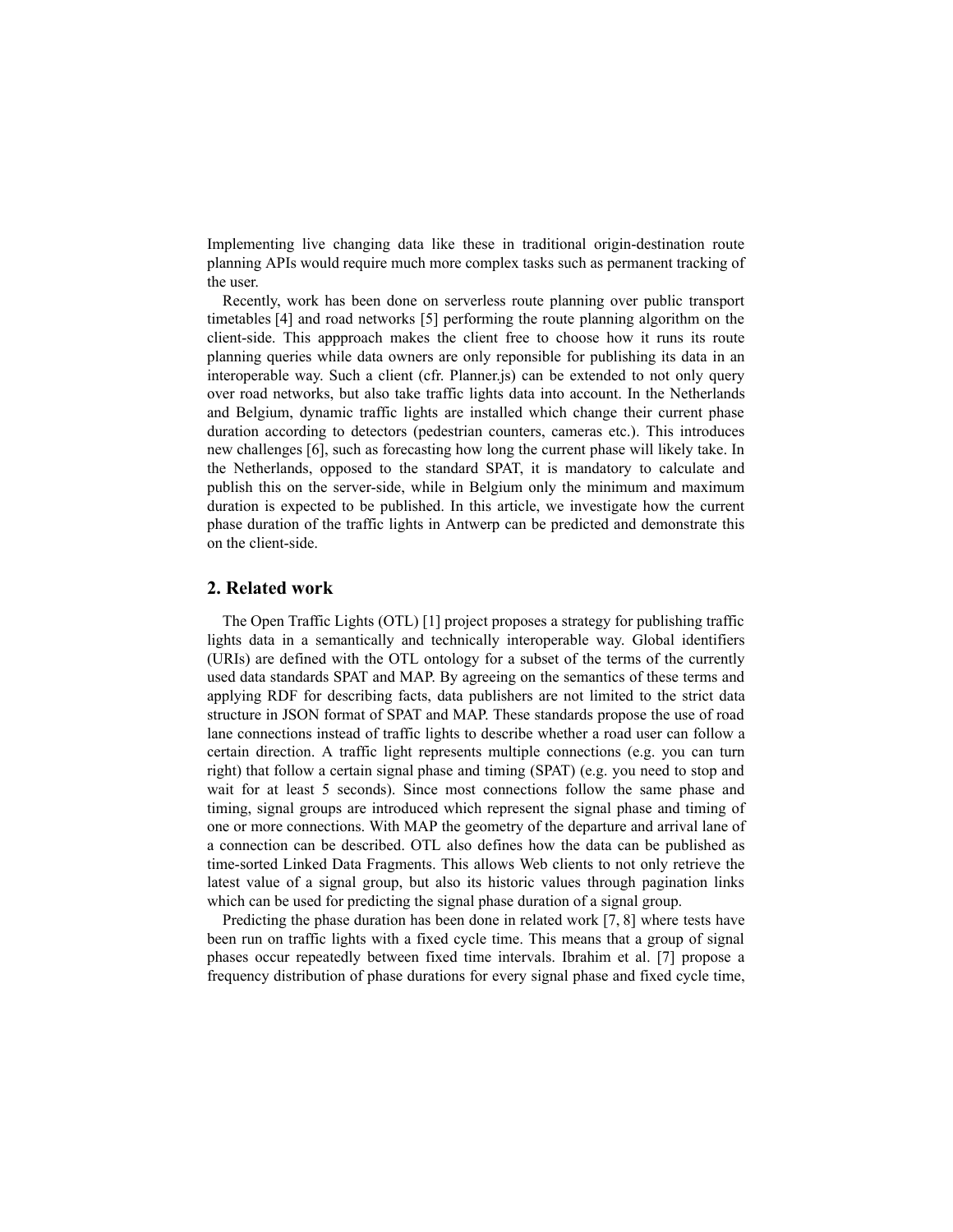because an intersection can have a different fixed cycle time during working days than in the weekend. Bodenheimer et al. [8] use graph transformations for representing the phase changes. For the prediction of the duration, they use timeslots of 15 minutes and different day classes (e.g. regular versus vacation day). The latter has been extended in [9] for dynamic traffic lights and makes clear that prediction errors can be decreased significantly by having access to all detector information.

# **3. Predicting the phase duration**

To be able to predict the phase duration of a dynamically changing traffic light phase, there are two steps we take: first, we create frequency distributions [7] of phase durations for every signal group and then we predict the duration for every signal phase and timing (SPAT) update by using a selector on the distribution that is applicable for that update. Since traffic patterns can change depending on the time of the day or day of the week, we grouped signal phases by applying multiple strategies [9]. As a baseline, frequency distributions are created for every signal group and signal phase. Then we grouped phases according to their type of day (weekday or weekend) and in time slots of every hour. The reasoning behind this is that a traffic light interacts differently during the weekends and peak hours. As last strategy, we grouped per day (Monday, Tuesday…) and in time slots of 20 minutes. To predict the duration of a phase from a received update, we tested a few basic selectors: median, mean and mode. These selectors only consider phase durations that take longer than its current duration, because these are still historically possible to occur. We chose these selectors instead of graph transformations [8], because we [discovered](https://kridhaen.github.io/OpenTrafficLightsDistributionsVisualizer/) that certain phase durations of our tested dataset occur more frequently than others, which creates peaks in its frequency distribution. This made us hypothesize that this behavior will benefit using a method like the mean. Finally, to express the prediction error we calculate the mean absolute error (MEA) for every SPAT update  $i$  as follows [7] where  $d_p(i)$  is the predicted duration and  $d(i)$  the real duration of  $i$ :  $MAE =$  $\left| d_p(i) - d(i) \right|$  .  $\frac{1}{n}\sum_{i=1}^n|d_p(i)-d(i)|$ 

#### <span id="page-2-0"></span>**4. Results**

We used traffic lights data from the intersection in Antwerp which contains SPAT updates of 8 [dynamically](http://docs.wegenenverkeer.be/Publicaties/Brochure%20Verkeerslichtengeregelde%20kruispunten.pdf) changing signal groups. To run reproducible tests, we harvested a [dataset](https://github.com/kridhaen/OpenTrafficLightsData) from 8th till 25th March 2019 from the OTL endpoint containing 50951 historical fragments. The test cases are ran using 10-fold cross validation. First, we extracted the SPAT updates from the fragments and randomly divided these in 10 groups. Then we replayed every update  $i$ , who belongs to one group, and predicted its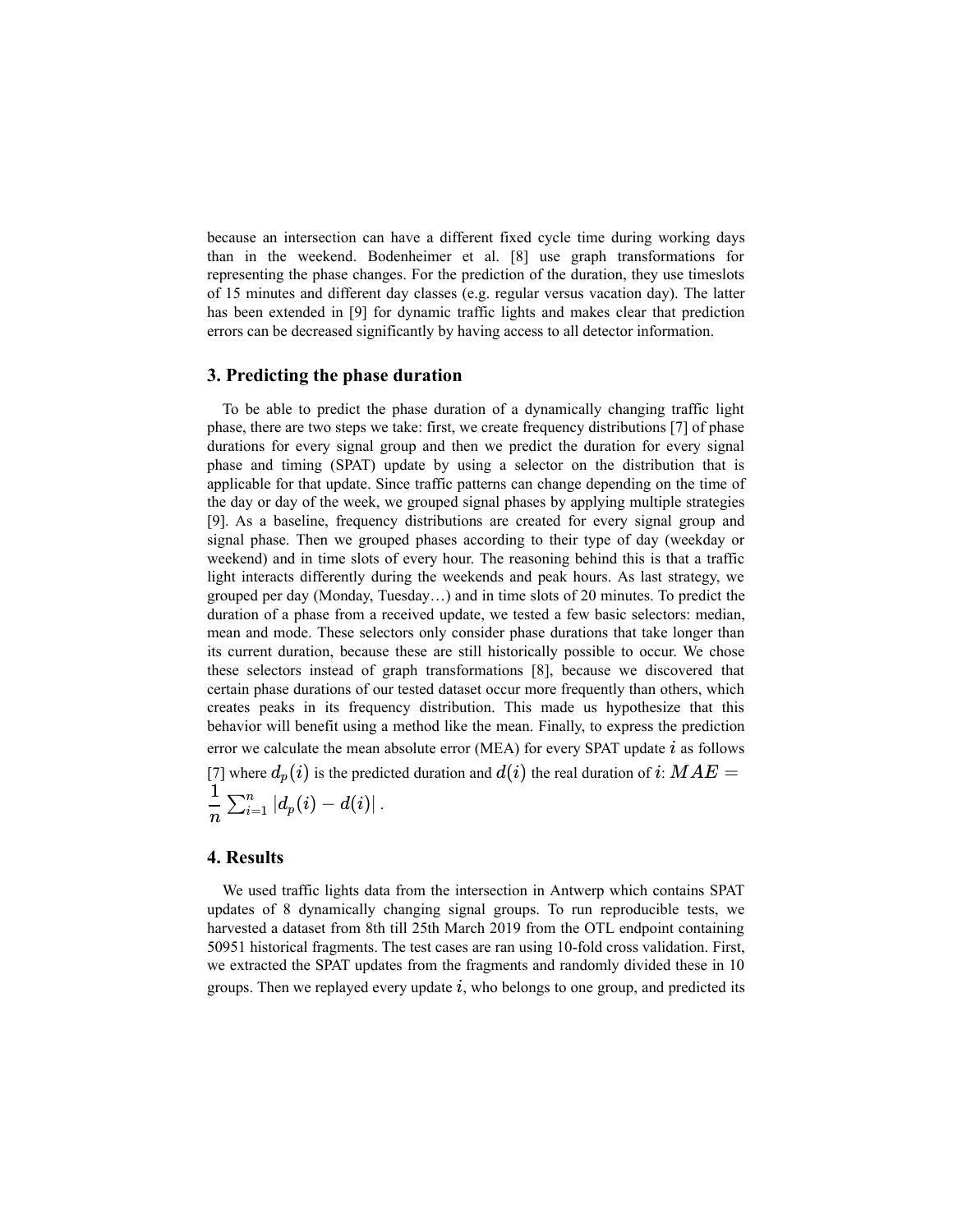duration  $d_p$  using the frequency distributions made from the other 9 groups and compared it with its real duration  $d$ . Only updates with unknown duration (minimum and maximum duration differ) are considered.

[Table](#page-3-0) 1 shows the MAE for every grouping strategy and method we applied. We see that fine-grained grouping of phases improves the MAE which acknowledges related work [9]. Also, using the median returns lower prediction errors than the mean and mode. A very good result is considered around 2s according to Bodeheimer et al. [9], but for a basic algorithm, an input variance of approximately 133s and without using external detector information an overall MAE of 5.1s is still lower than expected. Especially because this test also considers updates whose time till phase change is very high (above 30s).

<span id="page-3-0"></span>Method No grouping (s) Per type of day and every hour (s) Per day and every 20 minutes (s)

| Median 6.8 | 5.5 | 5.1 |
|------------|-----|-----|
| Mean 7.0   | 5.9 | 5.6 |
| Mode $7.6$ | 6.2 | 6.0 |

**Table 1:** An overall prediction error of 5.1s is good, because a prediction is made for every SPAT update without using external datasets. This hints that some dynamic traffic lights of Antwerp probably follow a predictable pattern which is feasible for path planning algorithms.

To test this causality between the MAE of a signal group and its time until phase change, we plotted this in [Fig.](#page-4-0) 1 for one [signal](https://opentrafficlights.org/id/signalgroup/K648/3) group showing signal phase "Stop and remain" (red line) and "Protected [Movement](https://w3id.org/opentrafficlights/thesauri/signalphase/3) Allowed" (green line). The other signal groups can be found at https:// [kridhaen.github.io/OpenTrafficLightsDistributionsVisualizer/](https://kridhaen.github.io/OpenTrafficLightsDistributionsVisualizer/) by pressing the arrow button to "Visualization of the prediction error for each time to phase change for large dataset". With these graphs, a user can compare the predictability of certain signal group and phase combinations. The signal phase "Protected Movement Allowed" (green line) shows a prediction error of almost 0s which can be confirmed with its frequency [distribution:](https://kridhaen.github.io/OpenTrafficLightsDistributionsVisualizer/) its phase duration generally takes 15s and exceptionally 18s. With this knowledge, route planners can safely assume that this signal group will have a green time of at least 15s. For the signal phase "Stop and remain" (red line), we see three findings. First, between 0s and 9s there is no prediction error, because the minimum duration equaled the maximum duration. Next, we see a flat line for phase durations between 9s and 65s with a MAE around 10s. Although we don't know the exact distribution of the errors, a route planner needs to be aware that the prediction is on average this much off so it must do a best-effort to minimize the consequences for the driver. For example, when the phase is 60s before change: on the one hand a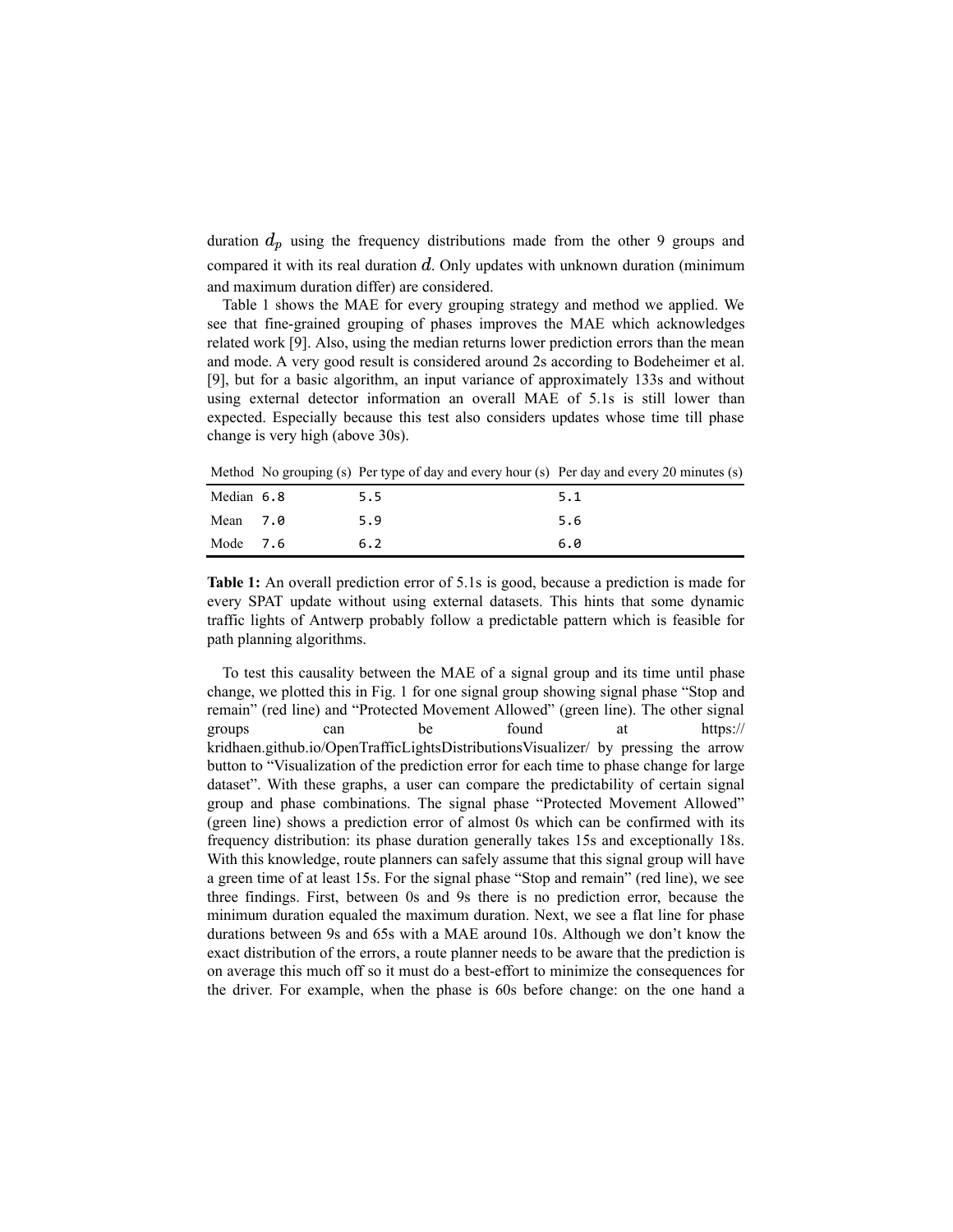prediction of 50s can lead to 10s of waiting before a red light, on the other hand a prediction of 70s means that it is already 10s green with 5s remaining. This raises a new challenge whether the driver will be able to pass the green light in those 5s depending on the crowdedness. Lastly, above 65s the prediction error grows linear. Although these long phase durations occur exceptionally, otherwise the overall MAE would be much higher, route planning during such a phase would return completely unreliable results.

<span id="page-4-0"></span>

Time before phase change (s)

**Fig. 1:** Predicting the duration of signal phase "Protected Movement Allowed" (green line) for this signal group is perfectly possible as its prediction error is almost 0s. For signal phase "Stop and remain" (red line), we deem a prediction error around 10s still valuable for route planning.

## **5. Demonstrator**

This Web [application](https://codepen.io/kridhaen/pen/VJrezO/) demonstrates the prediction of the current phase duration of a live traffic light in [Antwerp.](https://www.openstreetmap.org/#map=19/51.21205/4.39717) This gives implementers of route planning engines better insight how traffic lights data work and how its reusability increases by applying prediction methods. The green, red and blue line on the chart shows respectively the minimum, maximum and predicted duration in seconds of the phase. On the clientside the latest data from the Open Traffic Lights [API](https://lodi.ilabt.imec.be/observer/rawdata/latest) gets harvested and frequency distributions are constructed with the same strategy as [Section](#page-2-0) 4. This vizualization shows us that the minimum and maximum duration can differ tens of seconds, especially in the beginning. Also, when the minimum and maximum duration align, and thus it becomes certain how long the phase take, the blue line gets mostly corrected with a few seconds. This behavior hints to our result from the mean prediction error [\(Table](#page-3-0) 1). The source code is available at https:// [codepen.io/kridhaen/pen/VJrezO/.](https://codepen.io/kridhaen/pen/VJrezO/)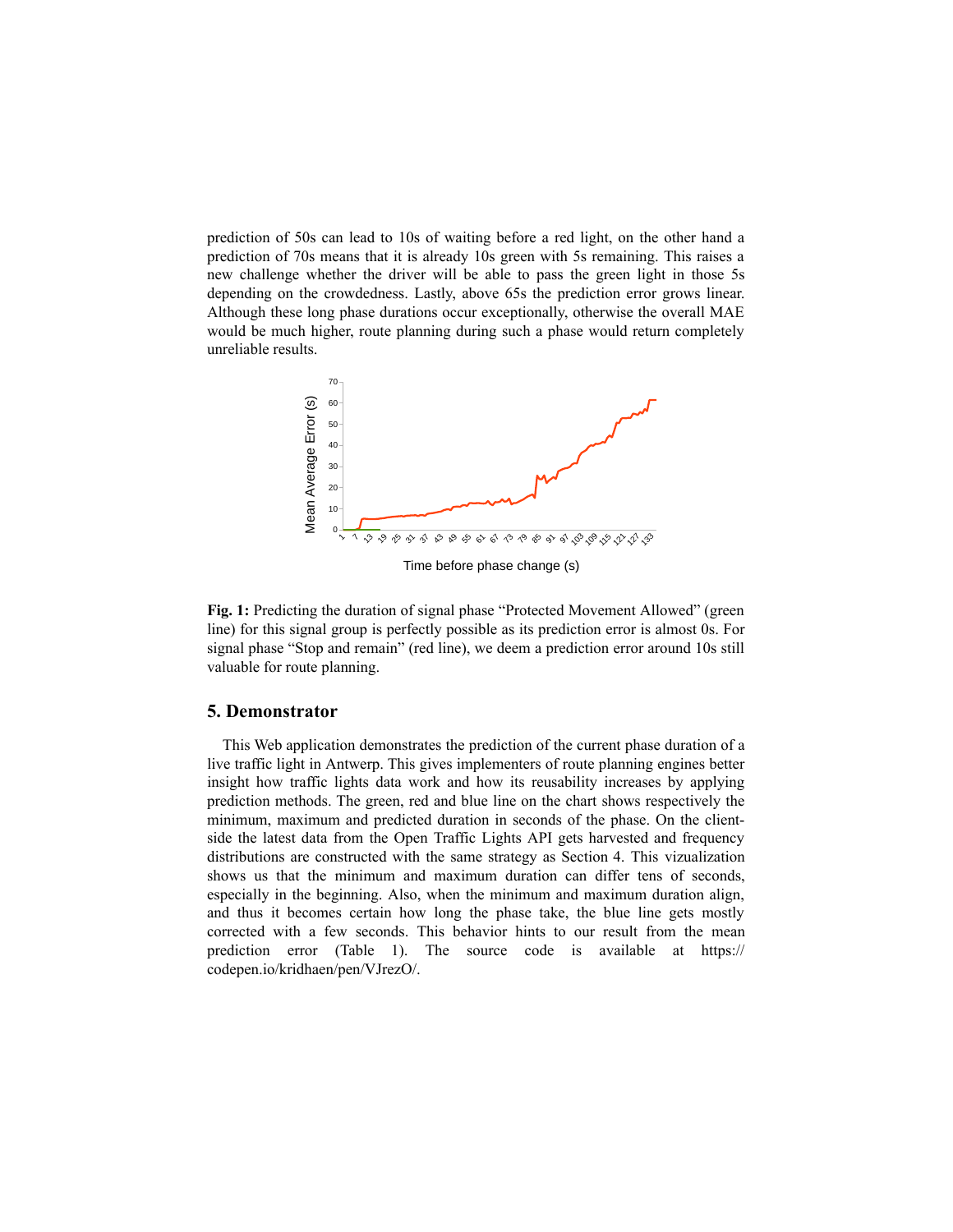

**Fig. 2:** The blue line shows the predicted phase duration which gives a better understanding how this relates to the minimum (green) and maximum (red) phase duration and whether it was a good prediction in the end.

#### **6. Discussion**

A route planner can predict a fixed phase duration, e.g. the phase will probably last 20 seconds, with a frequency distribution and selector like the mean, but can it anticipate on the error this prediction brings? By transforming the frequency distribution to a cumulative frequency distribution, routing with a fixed probability is possible. For example, when 90% of historical phase durations happened before a certain duration, then a route planner can be 90% sure that the phase will change before that time. This fixed probability can be configured as a user preference and also gives the possibility to cut off the exceptionally long phase durations from the time until phase change curve ([Fig.](#page-4-0) 1). Consequently, a route planner can retrieve the maximum MAE from the left-side part of the curve to have an indication of how much the predicted duration can be averagely off and anticipate with it, e.g. will the driver still be on time for a green light or is there another route with less waiting time for a red light? Also, the maximum MAE can be configured by the user to better fit their expected routing accuracy. As a first discussion point (i), we would like to discuss whether a user should be able to configure a minimum probability or leave this responsibility to the data publisher, like in the Netherlands. In future work, we suggest to also use a frequency distribution for the variance of prediction errors instead of only calculating the MAE value. Whether a predicted phase duration is usefull depends on several factors, such as the crowdedness in the streets. When it is very crowded, we deem data about travel times between points more usefull than traffic lights data, because the driver does not have the flexibility to time its arrival at an intersection. Finally, related work [9] has already demonstrated that having access to all detector information lowers the prediction error significantly. This brings us to